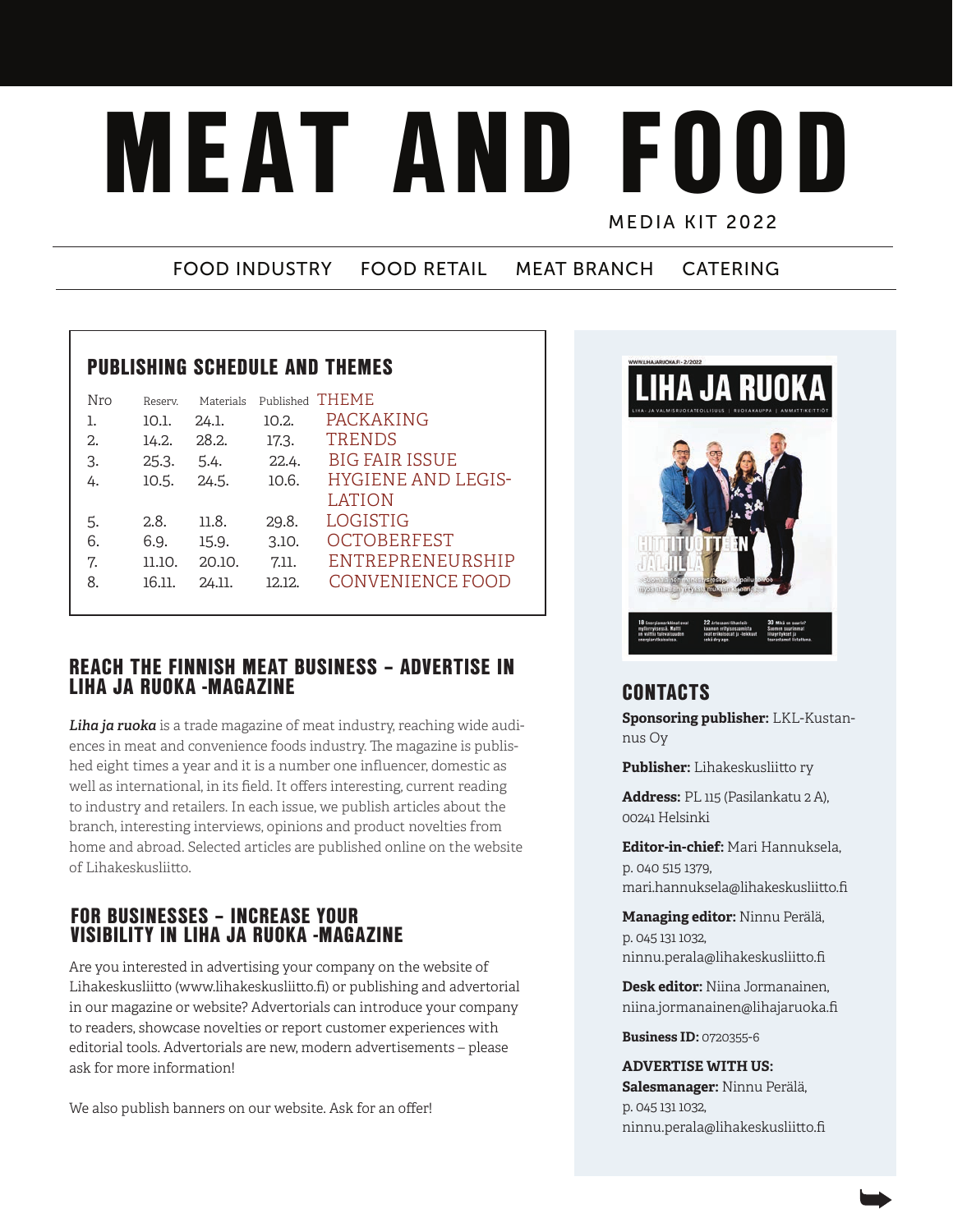# **MEAT AND F** MEDIA KIT 2022

FOOD INDUSTRY FOOD RETAIL MEAT BRANCH CATERING

# ADVERTISING SIZES IN LIHA JA RUOKA

**Full page advertisement: 210 x 297 mm + 3 mm bleed**

#### OTHER SIZES:



# LIHA JA RUOKA

**Page size:** A4 (210 x 297 mm)

**Frequency:** 8 issues per year

**Circulation:** Average circulation 2000 copies. The magazine is subscribed to grocery stores and companies so that is available for

many people.



# ADVERTISING RATES

| <b>Magazine, prices (euros)</b> |      |  |  |  |  |  |
|---------------------------------|------|--|--|--|--|--|
| Full page                       | 2360 |  |  |  |  |  |
| $\frac{1}{2}$ sivua             | 1680 |  |  |  |  |  |
| 1/4 sivua                       | 1180 |  |  |  |  |  |

 $\frac{1}{8}$  sivua 890 (If you have ready made ad, you will get -15 % discount)

**Advertorial in the magazine or on our web page:** ask for an offer.

**Digital marketing set:** 650 e, including a post for news letter, Facebook and homepages.

**Banners:** big main banner 500 e / per mounth and smaller banner 350 e / per mounth

#### **Service directory €/year:**

(The sales agreement is valid for the time being. Payment can be made in 1-4 installments.)

#### **Price for year**

45 x 45 mm 2060 45 x 90 mm 2500 45 x 135 mm 2850 93 x 90 mm 3080 (+ VAT)